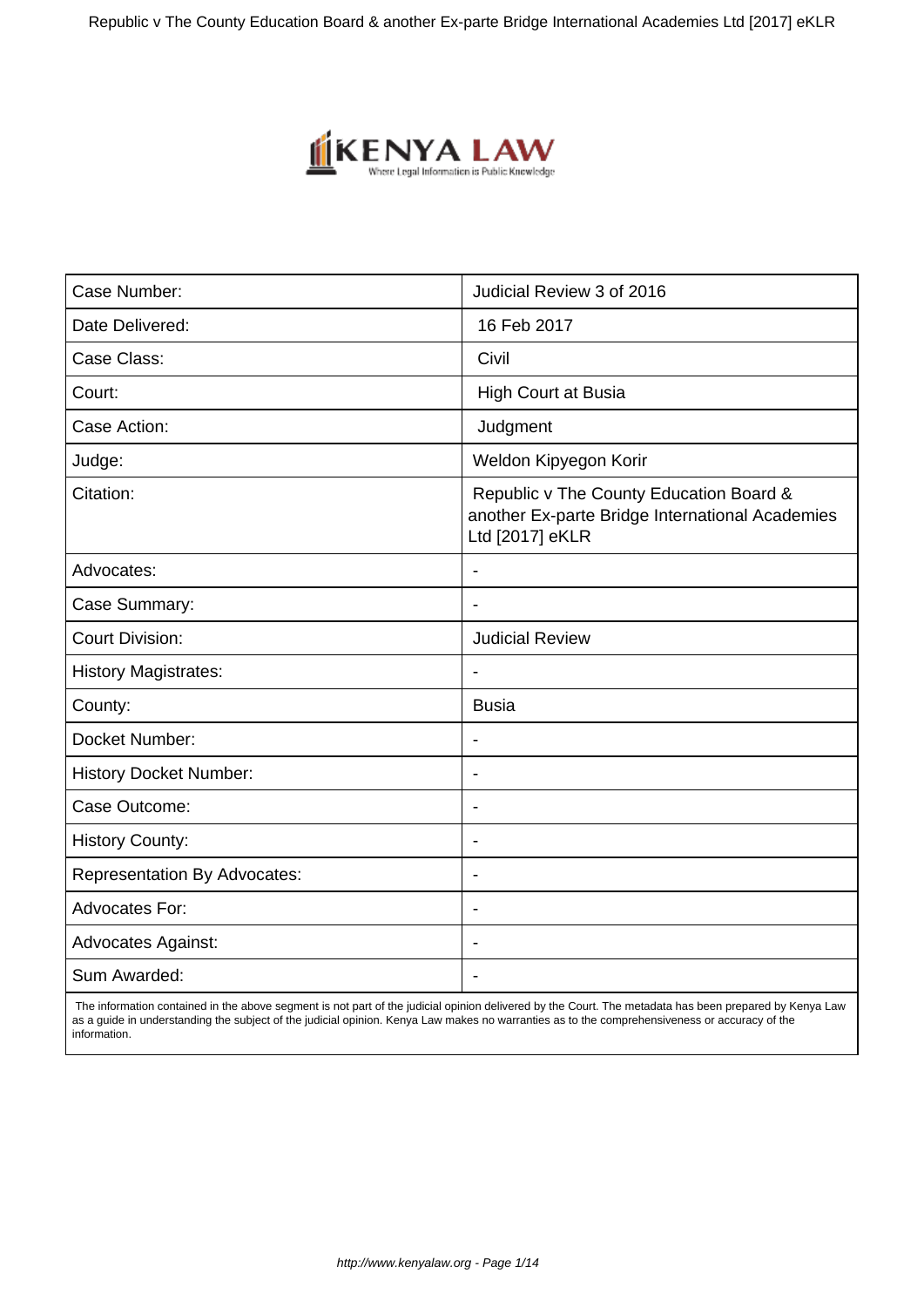# **REPUBLIC OF KENYA**

## **IN THE HIGH COURT OF KENYA AT BUSIA**

## **JUDICIAL REVIEW NO. 3 OF 2016**

**REPUBLIC…………………………………………………………...APPLICANT**

#### **VERSUS**

**THE COUNTY EDUCATION BOARD………………….……1ST RESPONDENT**

**THE COUNTY DIRECTOR OF EDUCATION BUSIA….…....2ND RESPONDENT**

**AND**

# **BRIDGE INTERNATIONAL ACADEMIES LTD......………EXPARTE APPLICANT**

#### **JUDGMENT**

1. The ex-parte Applicant, Bridge International Academies Limited is a limited liability company incorporated under the Companies Act, Cap 486 of the Laws of Kenya. It describes itself as an operator of low cost basic education institutions for the low income cadre of the Kenyan society. The 1<sup>st</sup> Respondent is the Busia County Education Board ("the Board"). Section 17(1) of the Basic Education Act, 2013 ("the Act') establishes a County Education Board for every county to act as an agent of the National Education Board. Its functions are as provided by the Act. The 2<sup>nd</sup> Respondent is the Busia County Director of Education. A County Director of Education is the Secretary of the County Education Board and is an appointee of the Cabinet Secretary responsible for matters relating to basic education and training.

2. On 4<sup>th</sup> July, 2016 the ex-parte Applicant sought and obtained the leave of this Court to commence judicial review proceedings against the decision of the respondents as conveyed in letters dated 4<sup>th</sup> April, 2016 and 28<sup>th</sup> June, 2016 directing the closure of all the ex-parte Applicant's schools in Busia County. At the time of granting leave the Court directed the said leave to operate as stay of the respondents' impugned decision.

3. Subsequently the ex-parte Applicant filed the notice of motion application dated  $20<sup>th</sup>$  July, 2016 seeking orders as follows:

#### **"1. THAT:-**

**1. An order of certiorari to remove into this Honourable Court for the purpose of being quashed the decision of the 1st Respondent of the 19th March 2016 vide minute 19/8/13/2016 and further as contained in the 2nd Respondent's letters dated 4th April 2016 and 29th June 2016 closing all Bridge International Academies in Busia County.**

**An order of certiorari to quash the decision of the 1st Respondent to close down the Applicant's academies before a Quality Assurance Inspection has been carried out and a report tendered to the 1st Respondent for consideration in line with the provisions of the Basic Education Act.**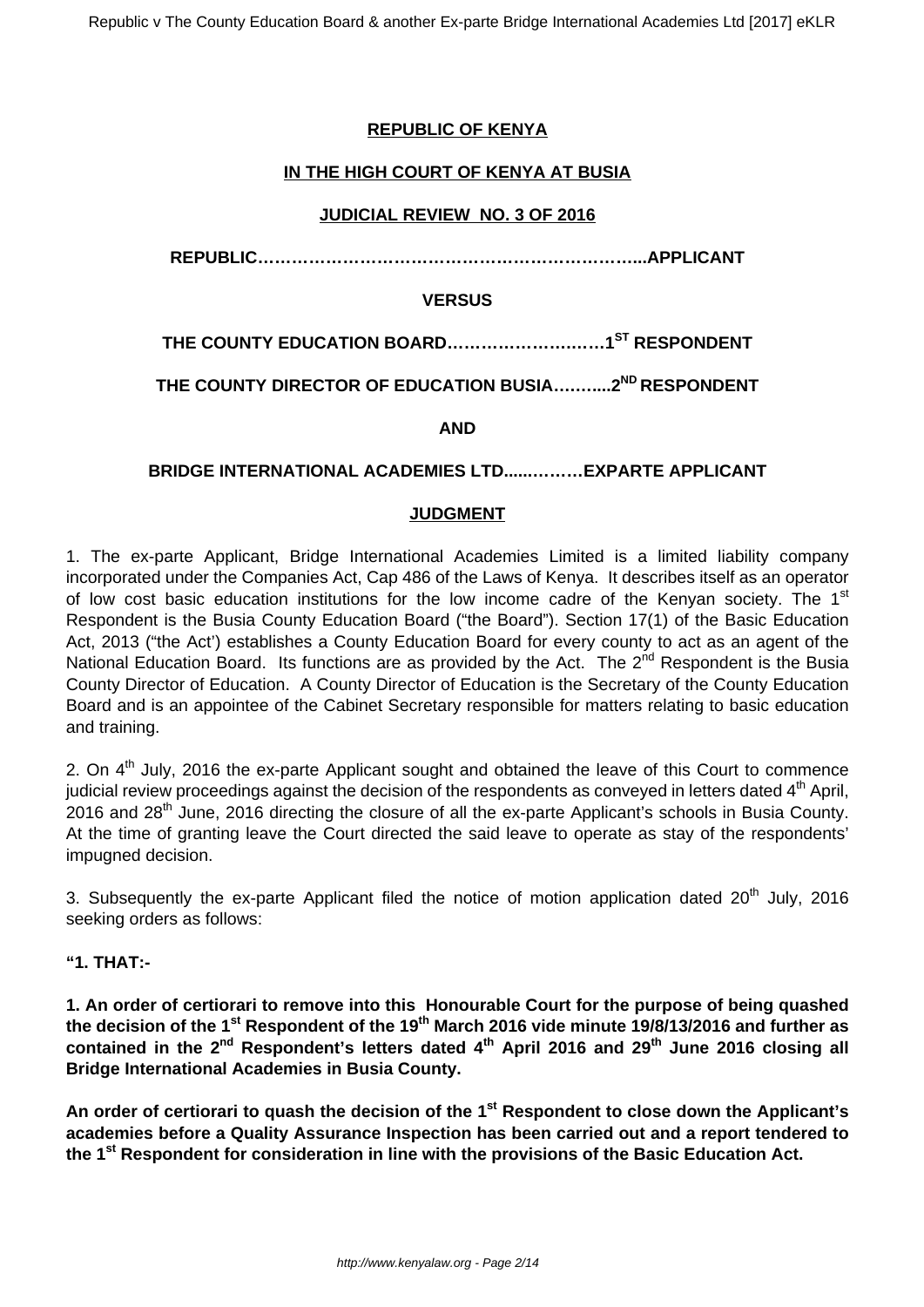# **2.THAT:-**

**a) An order of mandamus directed to the 1st Respondent commanding the 1st Respondent to consider the Applicant's application for registration of its academies under the Alternative Provision of Basic Education and Training Guidelines ("APBET Guidelines") as formulated pursuant to Section 95(3) of the Basic Education Act.**

**b) An order of mandamus to compel the 2nd Respondent and her officers to allow and/or direct the respective Quality Assurance and Standards Officers to assess the following Bridge academies: Amagoro, Bumala, Butula, Funyula, Katikoko, Malaba, Marachi, Nambale, Ojamii, Port Victoria, Rugunga and Sio Port to determine and/or establish whether the Applicant's academies comply with the requirements for registration under the APBET guidelines as formulated under Section 95(3) of the Basic Education Act.**

**3. THAT:-**

**a) An order of prohibition to restrain the 2nd Respondent and her officers and or their agents from closing/shutting down the following Bridge academies; Amagoro, Bumala, Butula, Funyula, Katikoko, Malaba, Marachi, Nambale, Ojamii, Port Victoria, Rugunga and Sio Port.**

**b) An order of prohibition directing the 2nd Respondent and her officers to cease and desist directing and or interfering with the functions of the respective Quality Assurance and Standards Officers in their determination of the Applicant's applications for registration as per the APBET guidelines.**

### **4. THAT costs of this application be provided for."**

4. Before highlighting the grounds upon which the application is based, I find it important to reproduce the letters containing the decision the ex-parte Applicant challenges. There are three letters exhibited by the ex-parte Applicant. The first letter which was written by the  $2^{nd}$  Respondent on 31<sup>st</sup> March, 2016 was addressed to the Sub-County Directors of Education within Busia County and states as follows:

#### **"RE: CLOSURE OF BRIDGE ACADEMIES BUSIA COUNTY**

**Following the CEB Meeting held on 19th March, 2016 vide Min. 9/18/13/2016 the board recommended that all Bridge Academies operating in Busia County be closed with effect from 2/5/2016 due to non-compliance of Basic Education and Learning Institutions Registration Requirements as per the Basic Education Act 2013 under Section 77-78**

**You are therefore expected to liaise with your respective Deputy County Commissioner to enforce this directive."**

5. It seems that the ex-parte Applicant immediately responded to that letter and on  $4^{th}$  April, 2016 the  $2^{nd}$ Respondent addressed the Director of the ex-parte Applicant as follows:

# **"RE: DIRECTIVE ON CLOSURE OF BRIDGE INTERNATIONAL ACADEMIES IN BUSIA COUNTY**

# **We are in receipt of your letter Ref. BI/RC/BC/03/16 dated 1st April on the above subject.**

**Kindly be informed that the decision of the County Education Board of 19th March, 2016 vide Min.**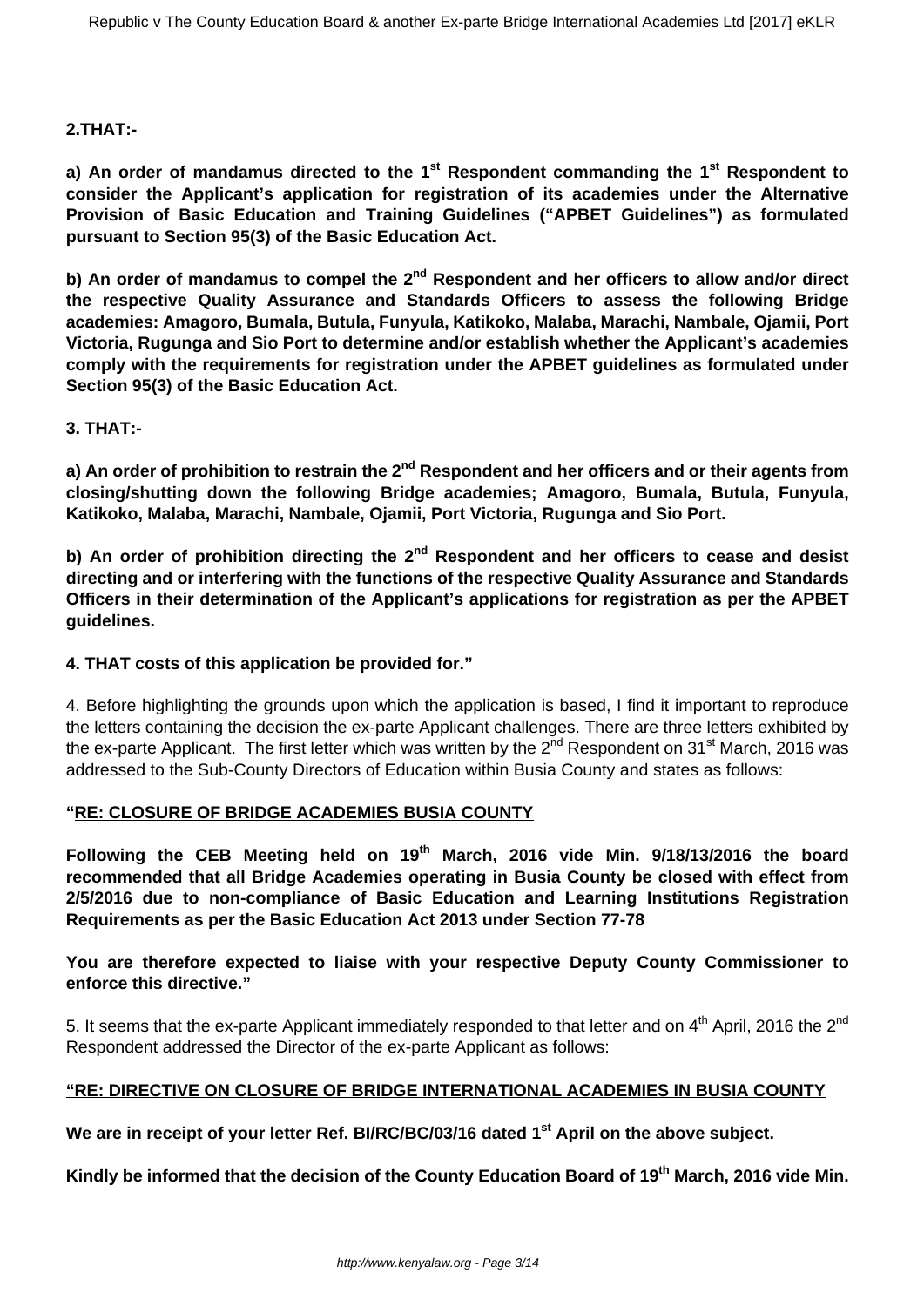**9/18/13/2016 which was communicated to you on 31st March, 2016 vide Ref. No. BSA/CDE/ED/10/12/135 still stands.**

**We wish to inform you that Bridge International Academies can qualify to operate as Alternative Provision of Basic Education and Training (APBET) schools and as such, you are advised to follow the guidelines for registration provided by Ministry of Education, Science & Technology. Once approved, the Academies are registered and can legally operate.**

**Kindly comply with the recommendations of the County Education Board.**

**Thank you."**

6. The third letter dated  $28<sup>th</sup>$  June, 2016 addressed to the ex-parte Applicant's Director by the  $2<sup>nd</sup>$ Respondent states:

#### **"RE: DIRECTIVE TO CLOSE BRIDGE INTERNATIONAL ACADEMIES IN BUSIA COUNTY**

**Your letter Ref. No. BI/RC/BC/04/16 dated 2nd June, 2016 refers.**

**Please note that you ignored the directive of the County Education Board of 19th March, 2016 vide Min. 9/18/13/2016 which was communicated to you vide letter Ref. No. BSA/CDE/ED/10/12/135 concerning closure of Bridge International Academies in the County.**

**The decision to close the academies was to provide opportunity for the County Education Board to establish if they qualified for registration as Alternative Provision of Basic Education and Training (APBET) schools but to date the schools are unlawfully operating. This was lawful instructions which you either ignored or failed to comply.**

## **Based on the above facts, the directive of the County Education Board still stands before any engagement for registration under the APBET guidelines is initiated."**

7. A perusal of the statutory statement and the verifying affidavit of the ex-parte Applicant's Director of Legal Services, Antony W. Mugodo which were filed together with the chambers summons application for leave disclose that the ex-parte Applicant challenges the respondents' decisions on several grounds.

8. The ex-parte Applicant's case is that the decision of the respondents to close its schools was inchoate as no quality assurance inspection report under the Alternative Provision of Basic Education and Training Guidelines ("APBET Guidelines") had been done and presented to the 2<sup>nd</sup> Respondent with a recommendation for closure. It is the ex-parte Applicant's case that the decision of the 2<sup>nd</sup> Respondent was made in excess of jurisdiction as the 1<sup>st</sup> Respondent had acted in total disregard of the APBET policy which was formulated under Section 95(3) of the Act by the Cabinet Secretary in consultation with the National Education Board.

9. The ex-parte Applicant contends that the 1<sup>st</sup> Respondent's decision is a nullity, invalid and void ab initio for being ultra vires the delegated powers of the Cabinet Secretary under the Act and the APBET Guidelines for the reasons that:

a) Under sections 18 and 66(2) of the Act, the respondents can only give effect to the recommendation of a Quality Assurance and Standards Officer to temporarily close a school;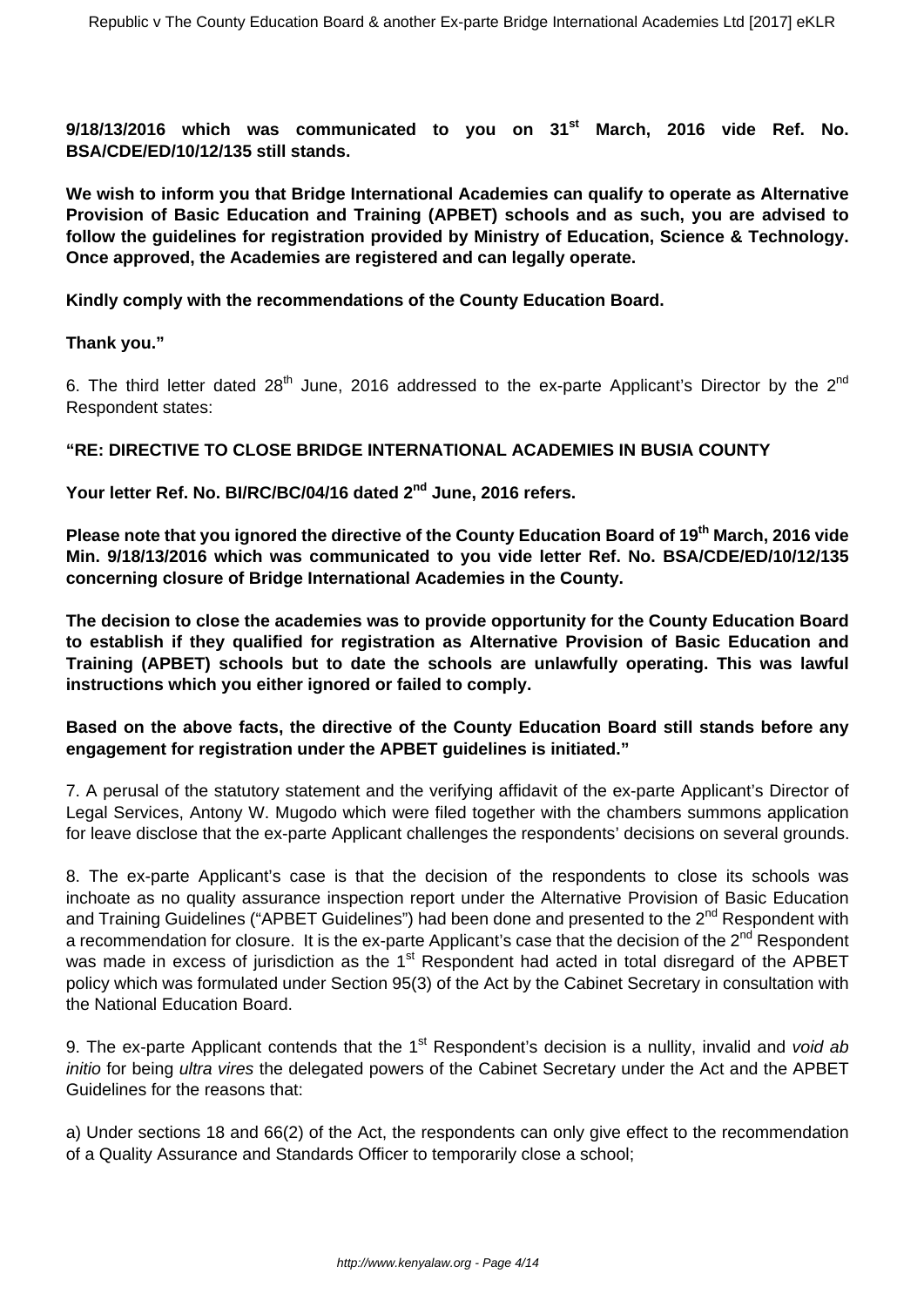b) The respondents' decision on 19<sup>th</sup> March, 2016 to close the ex-parte Applicant's schools in Busia County was arbitrary as there was no recommendation made to the Board by the various Quality Assurance and Standards Officers to close the schools;

c) The respondents did not comply with Section 77(1) of the Act which requires that an applicant must be notified of a rejection of its application to register a school. It is the Applicant's contention that its applications for registration of its schools in Busia County had not been rejected to warrant the closure of the schools;

d) The respondents have directed the Quality Assurance and Standards Officers not to inspect the exparte Applicant's academies which is contrary to the Act and amounts to failure to adhere to due process and partiality on the part of the respondents; and

e) The respondents have indicated that the ex-parte Applicant has failed to comply with sections 77 and 78 of the Act which provides the conditions to be met before the registration of a school but have at the same time failed to either reject or accept its applications for registration of its academies.

10. It is the ex-parte Applicant's assertion that the directives issued by the  $2^{nd}$  Respondent are reckless, malicious, unreasonable and motivated by ulterior motives and amount to unfair administrative action in that:

a) The respondents' letters do not state why the ex-parte Applicant's academies do not qualify for consideration for registration as APBET schools as contemplated under the APBET Guidelines;

b) The respondents' letter dated  $28<sup>th</sup>$  June, 2016 expressly contradicts that of  $4<sup>th</sup>$  April, 2016 in which the respondents had urged the ex-parte Applicant to consider seeking registration under the APBET Guidelines;

c) It is malicious and unreasonable for the respondents to shut down the ex-parte Applicant's academies before conducting a quality assurance inspection on those academies;

d) It is malicious and unreasonable for the respondents to close the ex-parte Applicant's academies before assessing whether they qualify for registration under the APBET Guidelines;

e) It was inhumane and unreasonable for the respondents to close the schools through the media without first issuing notice to the ex-parte Applicant;

f) The decision is an affront to the pupils' right to education; and

g) The respondents' decision was based on ulterior motives, and irrelevant and flimsy considerations.

11. he ex-parte Applicant asserts that the respondents' decision was arrived at in breach of the rules of natural justice in that:

a) The  $1<sup>st</sup>$  Respondent did not inform the ex-parte Applicant of the meeting whose agenda was to discuss the closure of its schools;

b) The ex-parte Applicant only learned of the decision through the media as no notice was given to it;

c) The respondents did not confront the ex-parte Applicant with the evidence upon which the decision to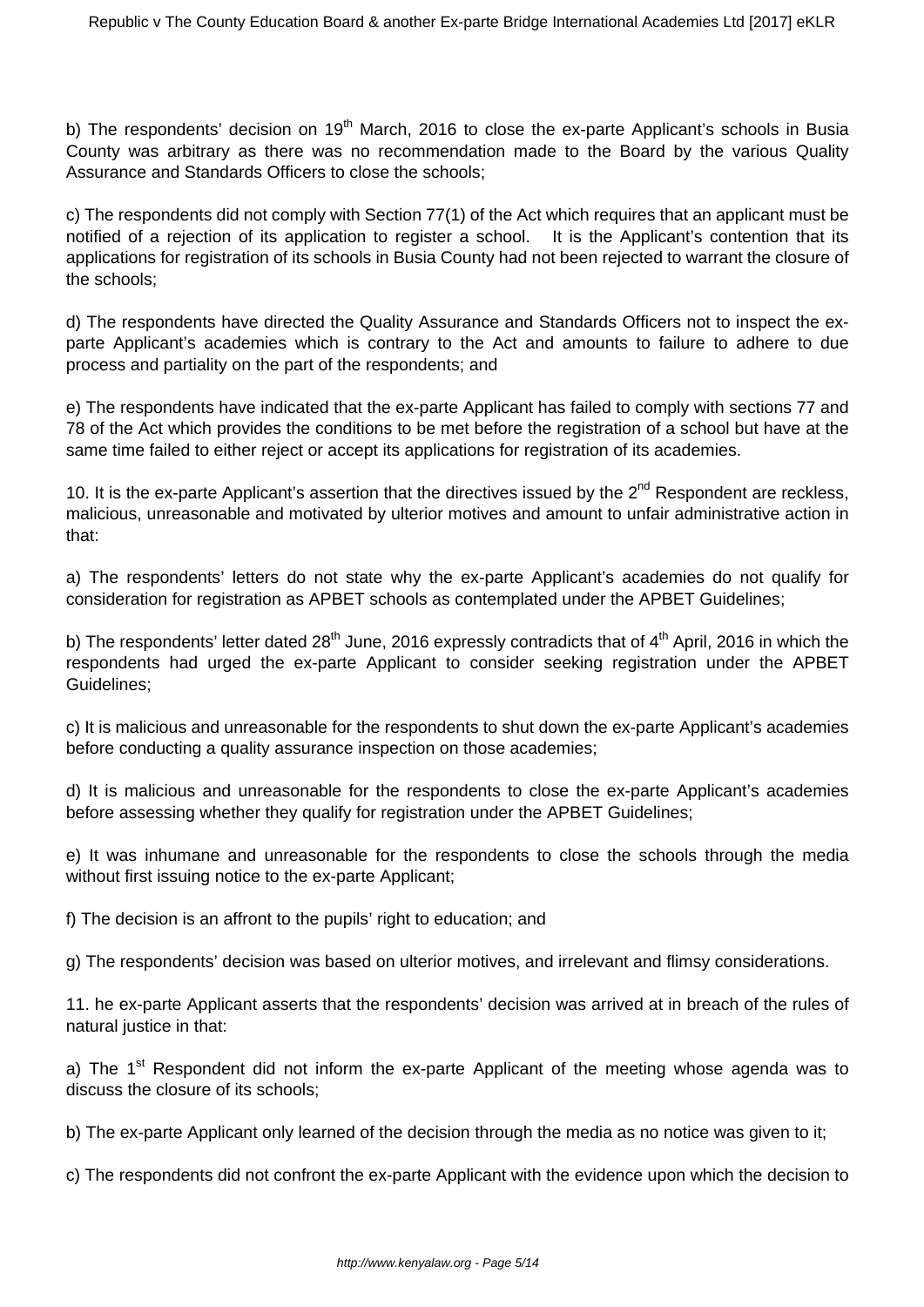close its schools en masse was based;

d) The ex-parte Applicant was not given a hearing before the decision was made; and

e) The 1<sup>st</sup> Respondent acted in a reckless, partisan, selective and discriminatory manner.

12. The ex-parte Applicant posits that the respondents' decision was mischievous, discriminatory and based on bad faith in that the respondents acknowledge that the ex-parte Applicant's schools could have qualified for registration under the APBET Guidelines which Guidelines acknowledges the existence of APBET schools prior to the promulgation of the Guidelines. Further, that the respondents acted without any recommendation by a Quality Assurance and Standards Officer.

13. The respondents opposed the application through a replying affidavit sworn on  $16<sup>th</sup>$  August, 2016 by Prof. Stephen Odebero the Chairman of the 1<sup>st</sup> Respondent. The respondents' case is that they acted within the law in closing the ex-parte Applicant's schools. According to the respondents, they did not breach the rules of natural justice and their decision was reasonable, rational and lawful.

14. It is the respondents' averment that the Act mandates them to close schools that do not meet the requirements of the Act. They contend that in the instant case the ex-parte Applicant was informed of the requirements but failed to meet those conditions. The respondents exhibited letters addressed to the ex-parte Applicant containing information on why each of its academies in Busia County could not be registered. In those letters the ex-parte Applicant's schools were given up to 31<sup>st</sup> December, 2014 to meet the requirements failing which the schools were not going to be allowed to operate from January, 2015.

15. It is the respondents' case that the ex-parte Applicant never bothered to comply with the conditions for registration but continued to operate illegally only opting to file this case after its schools were closed. According to the respondents, the ex-parte Applicant did not appeal against the decision to close its schools. The respondents contend that the ex-parte Applicant is not entitled to the orders sought as it failed to exhaust the dispute resolution mechanisms provided by the Act before filing these proceedings.

16. The respondents assert that their action did not breach the principles of natural justice as the exparte Applicant was informed in writing that its schools had not met the requirements for registration. The respondents submit that they gave the ex-parte Applicant an opportunity to meet the registration conditions but it failed to do so. According to the respondents, the decision to close the schools was in the best interests of the pupils as they are entitled to quality education.

17. On the ex-parte Applicant's averment that its schools can be registered under the APBET Guidelines, the respondents assert that Busia County is not among the seven municipalities that are supposed to offer basic education and training under the APBET Guidelines.

18. The respondents contend that the ex-parte Applicant's schools were inspected by the Quality Assurance and Standards Officers and the claim that the officers were prevented from assessing its schools is reckless, false and misleading. The respondents assert that the ex-parte Applicant cannot use the registration of a business name to circumvent the provisions of the Act.

19.In response to the respondents' reply, the ex-parte Applicant filed a further affidavit sworn on  $26<sup>th</sup>$ September, 2016 by its Director of Legal Services Antony W. Mugodo. The ex-parte Applicant reiterates that the respondents breached the law by not informing it of the meeting that was called to discuss the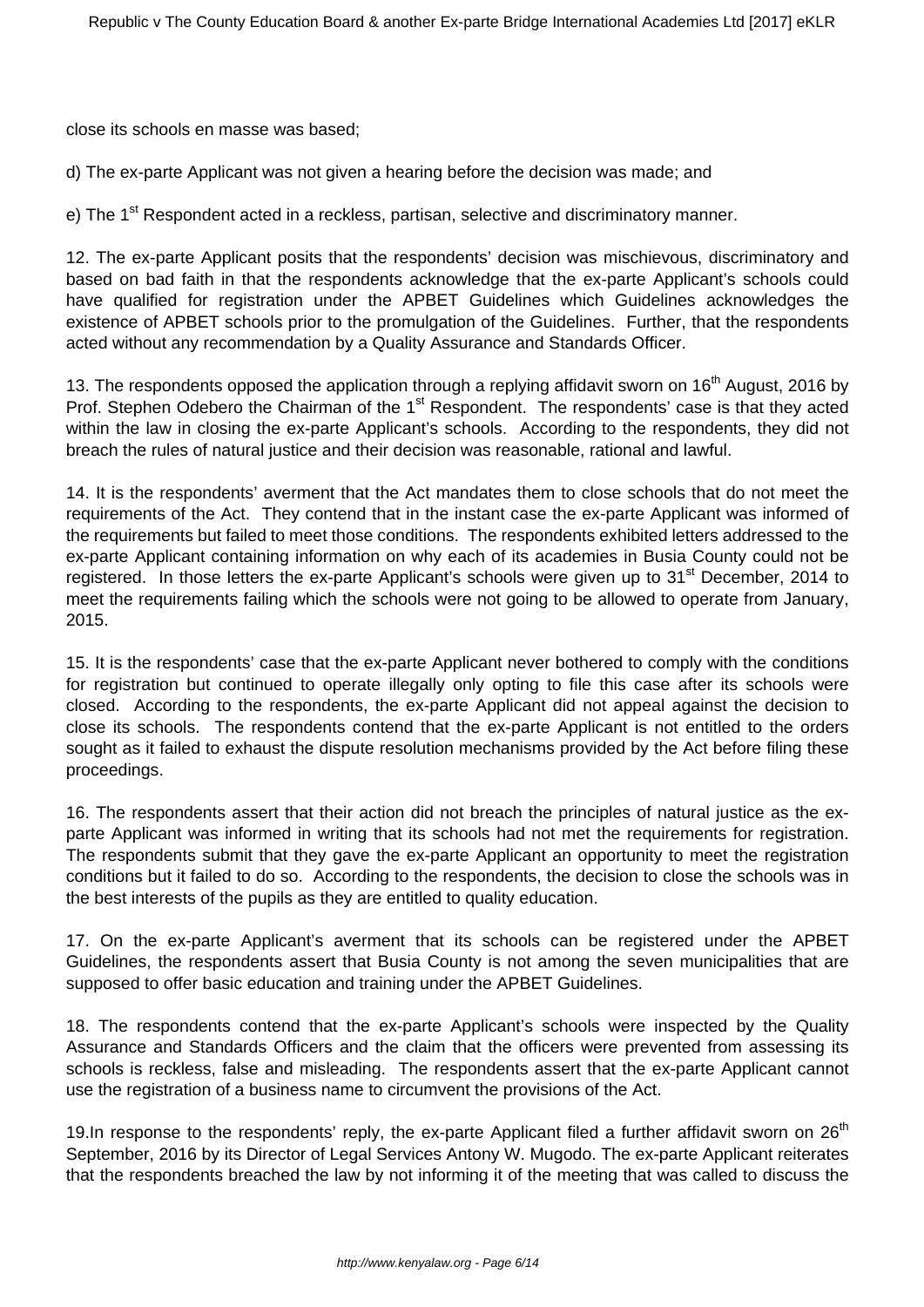closure of its schools. Further, that in closing its schools the respondents did not follow the procedure provided by the Act for closing schools. It is the ex-parte Applicant's firm position that a school can only be closed upon the recommendation of Quality Assurance and Standards Officers.

20. It is also the ex-parte Applicant's position that the Cabinet Secretary's statement in the forward to the APBET Guidelines that most schools operate informally due to failure to meet the conditions for registration reflects the status of its schools. The ex-parte Applicant asserts that it operates schools in informal settlements and marginalized areas and it cannot meet the requirements for registration which includes acreage, staffing and facilities.

21. The ex-parte Applicant contends that the respondents have not explained to the Court why the decision to close its schools which was made in 2014 was withheld for a period of three years. It asserts that the decision to close its schools which was made in 2014 cannot be relied upon due to the passage of time.

22. In particular reference to its school at Malaba, the ex-parte Applicant exhibited minutes of a meeting held on  $17<sup>th</sup>$  June, 2013 by the 1<sup>st</sup> Respondent in which the school's registration was approved.

23. The ex-parte Applicant asserts that after the applications for the registration of its schools in 2014, it made improvements and those improvements were accepted by the respondents. In support of this assertion it points to a Standards Assessment Report for its Port Victoria School. The report which was attached to the verifying affidavit shows that the assessment, which was conducted on  $6<sup>th</sup>$  October. 2015, had recommended the provisional registration of the school.

24. The ex-parte Applicant states that it has been engaging the Ministry of Education, Science and Technology and the Kenya Institute of Curriculum Development in order to have its schools recognized and regulated.

25. On whether its schools meet the requirements for registration under the APBET Guidelines, the exparte Applicant asserts that they do. Its case is that in the statistics released for the Kenya Population and Housing Census of 2009, Busia County had 743,946 residents thus making it qualified for classification as a municipality under Section 9(3) of the Urban Areas and Cities Act, Cap 275 which states that among the requirements for conferment of a municipal status on a town is a population between 70,000 and 249,000 residents.

26. The issues that requires the determination of this Court are:

a) Whether the respondents' decision to close the ex-parte Applicant's schools was in excess of its jurisdiction;

b) Whether the respondents acted in breach of the rules of natural justice;

- c) Whether the ex-parte Applicant is entitled to the remedies sought; and
- d) Costs of the application.

27. The purpose of judicial review is to ensure that public bodies execute their mandates within their statutory remit while at the same time ensuring fairness by complying with the rules of natural justice. There is also the need to ensure that those decisions are rational. The boundaries of judicial review were demarcated by Lord Diplock in the famous case of **Council of Civil Service Unions v Minister for**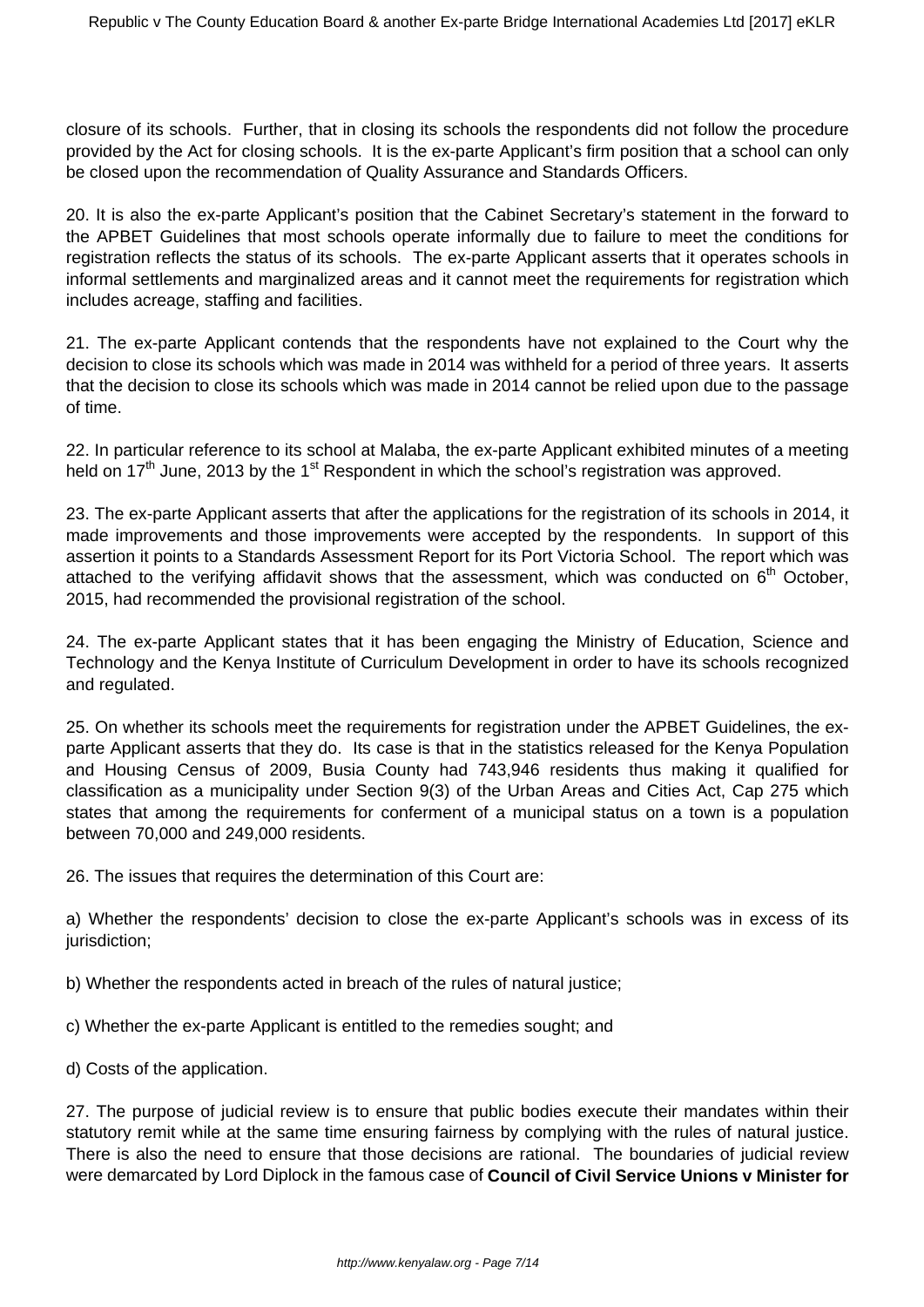**the Civil Service [1984] 3 ALL ER 935** thus:

**"Judicial review has I think developed to a stage today when without reiterating any analysis of the steps by which the development has come about, one can conveniently classify under three heads the grounds upon which administrative action is subject to control by judicial review. The first ground I would call "illegality," the second "irrationality" and the third "procedural impropriety."……...**

**By "illegality" as a ground for judicial review I mean that the decision-maker must understand correctly the law that regulates his decision-making power and must give effect to it. Whether he has or not is par excellence a justiciable question to be decided, in the event of dispute, by those persons, the judges, by whom the judicial power of the state is exercisable.**

**By "irrationality" I mean what can by now be succinctly referred to as "Wednesbury unreasonableness"**

**(Associated Provincial Picture Houses Ltd, v. Wednesbury Corporation [1948] 1 K.B. 223). It applies to a decision which is so outrageous in its defiance of logic or of accepted moral standards that no sensible person who had applied his mind to the question to be decided could have arrived at it. Whether a decision falls within this category is a question that judges by their training and experience should be well equipped to answer, or else there would be something badly wrong with our judicial system.** 

**I have described the third head as "procedural impropriety" rather than failure to observe basic rules of natural justice or failure to act with procedural fairness towards the person who will be affected by the decision. This is because susceptibility to judicial review under this head covers also failure by an administrative tribunal to observe procedural rules that are expressly laid down in the legislative instrument by which its jurisdiction is conferred, even where such failure does not involve any denial of natural justice."**

28. Justice Kasule of Uganda explained the meaning of illegality, irrationality and procedural impropriety in the case of **Pastoli v Kabale District Local Government Council & others [2008] 2 EA 300** when he stated that:

**"In order to succeed in an application for Judicial Review, the applicant has to show that the decision or act complained of is tainted with illegality, irrationality and procedural impropriety: See Council of Civil Service Union v Minister for the Civil Service [1985] AC 2; and also Francis Bahikirwe Muntu and others v Kyambogo University, High Court, Kampala, miscellaneous application number 643 of 2005 (UR).**

**Illegality is when the decision making authority commits an error of law in the process of taking the decision or making the act, the subject of the complaint. Acting without Jurisdiction or ultra vires, or contrary to the provisions of a law or its principles are instances of illegality…...**

**Irrationality is when there is such gross unreasonableness in the decision taken or act done, that no reasonable authority, addressing itself to the facts and the law before it, would have made such a decision. Such a decision is usually in defiance of logic and acceptable moral standards: Re An Application by Bukoba Gymkhana Club [1963] EA 478 at page 479 paragraph "E".**

**Procedural impropriety is when there is failure to act fairly on the part of the decision making**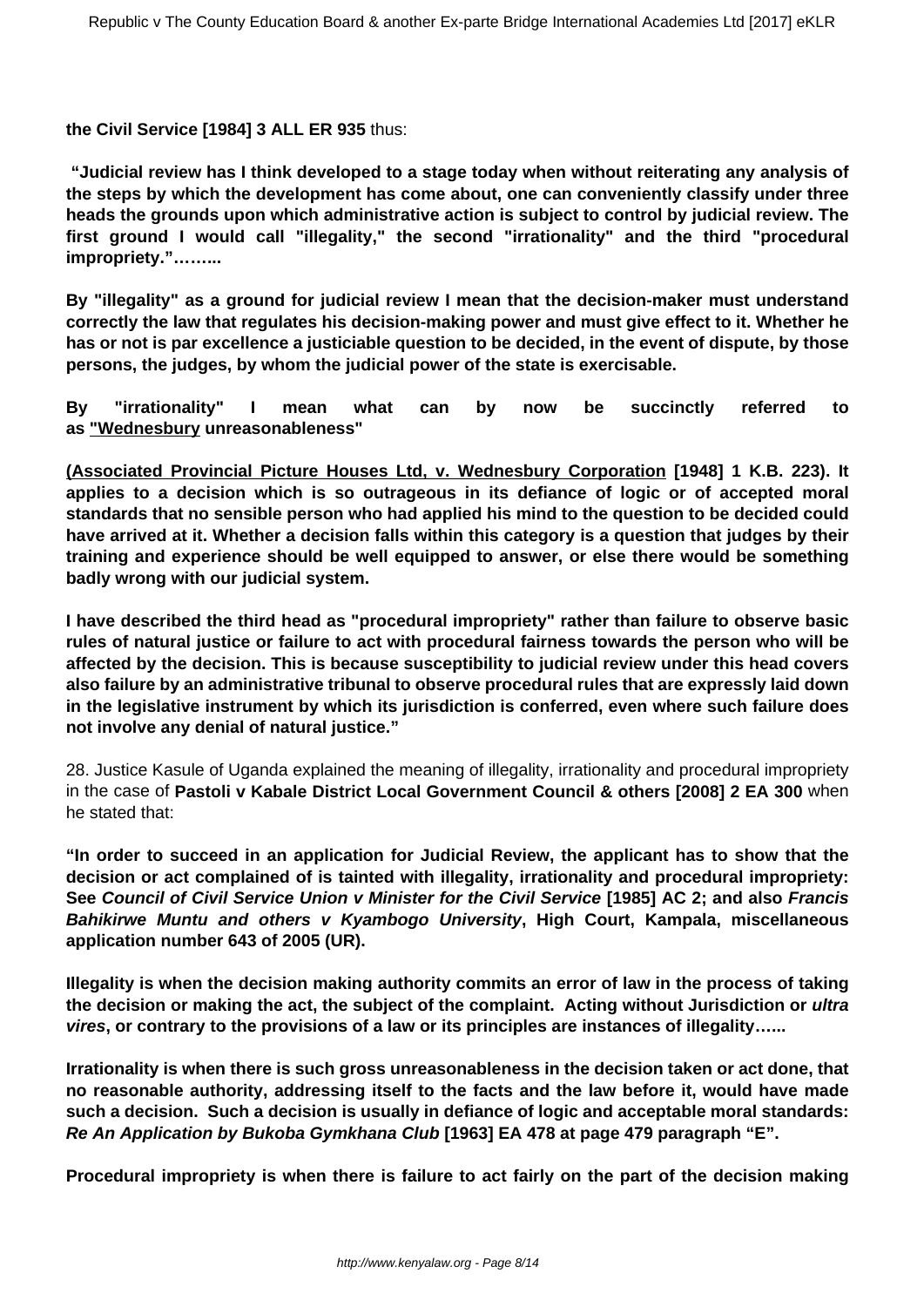**authority in the process of taking a decision. The unfairness may be in non-observance of the Rules of Natural Justice or to act with procedural fairness towards one to be affected by the decision. It may also involve failure to adhere and observe procedural rules expressly laid down in a statute or legislative Instrument by which such authority exercises jurisdiction to make a decision. (Al-Mehdawi v Secretary of State for the Home Department [1990] AC 876)."**

29. The grounds upon which judicial review can be granted are not limited. Judicial review is an important tool which the courts use to ensure that the officers and bodies vested with constitutional and statutory authority exercise their powers in the best interests of the society. Nyamu, J (as he then was) enumerated some of the grounds for grant of judicial review orders in **Republic v Vice Chancellor, Jomo Kenyatta University of Agriculture and Technology Ex-parte Cecilia Mwathi and another [2008] eKLR** as follows:

**"1. Where there is abuse of discretion.**

- **2. Where the decision maker exercises discretion for an improper purpose.**
- **3. Where the decision maker is in breach of duty to act fairly.**
- **4. Where the decision maker has failed to exercise statutory discretion reasonably.**
- **5. Where the decision maker acts in a manner to frustrate the purpose of the Act donating power.**
- **6. Where the decision maker fails to exercise discretion.**
- **7. Where the decision maker fetters the discretion given.**

#### **8. Where the decision is irrational and unreasonable."**

30.It is also important to add that any administrative action must be taken in compliance with the Fair Administrative Action Act, 2015. Section 4 of that Act emphasises compliance with the rules of natural justice.

31. The remedies available in judicial review and their efficacy was explained by the Court of Appeal in **Nairobi Civil Appeal 266 of 1996** K**enya National Examination Council v Republic ex-parte Geoffrey Gathenji Njoroge & 9 others** when it stated that:

**"That now brings us to the question we started with, namely, the efficacy and scope of mandamus, prohibition of certiorari. These remedies are only available against public bodies such as the Council in this case. What does an ORDER OF PROHIBITION do and when will it issue" It is an order from the High Court directed to an inferior tribunal or body which forbids that tribunal or body to continue proceedings therein in excess of its jurisdiction or in contravention of the laws of the land. It lies, not only for excess of jurisdiction or absence of it but also for a departure from the rules of natural justice. It does not, however, lie to correct the course, practice or procedure of an inferior tribunal, or a wrong decision on the merits of the proceedings – See HALSBURY'S LAW OF ENGLAND, 4th Edition, Vol.1 at pg.37 paragraph 128. When those principles are applied to the present case, the Council obviously has the power or jurisdiction to cancel the results of an examination. The question is how, not whether, that power is to be exercised…... The point we are making is that an order of prohibition is powerless against a decision which has already been made before such an order is issued. Such an order**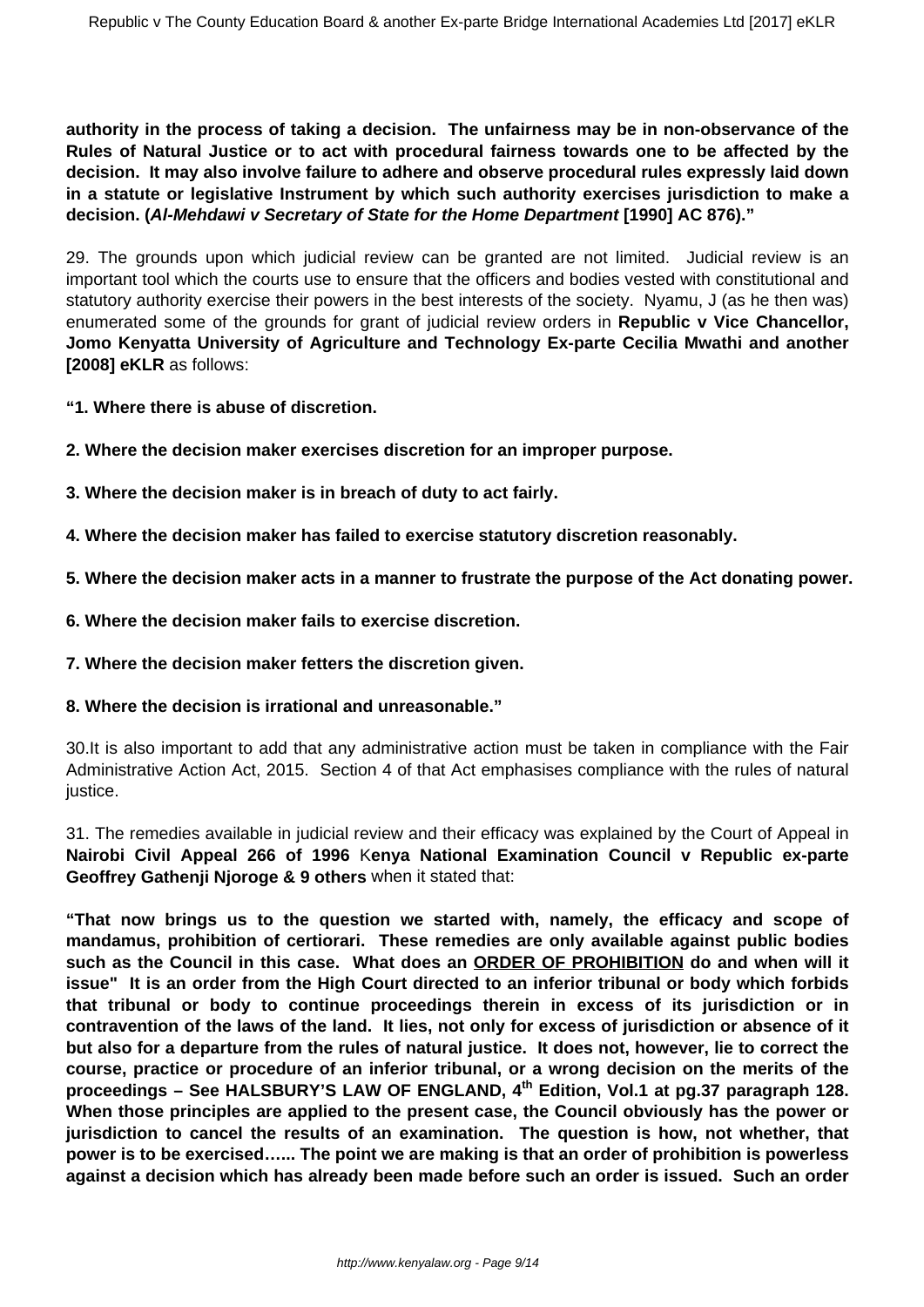**can only prevent the making of a decision. That, in our understanding, is the efficacy and scope of an order of prohibition.**

**The next issue we must deal with is this: What is the scope and efficacy of an ORDER OF MANDAMUS" Once again we turn to HALSBURY'S LAW OF ENGLAND, 4th Edition Volume 1 at page 111 FROM PARAGRAPH 89. That learned treatise says:-**

**"The order of mandamus is of a most extensive remedial nature, and is, in form, a command issuing from the High Court of Justice, directed to any person, corporation or inferior tribunal, requiring him or them to do some particular thing therein specified which appertains to his or their office and is in the nature of a public duty. Its purpose is to remedy the defects of justice and accordingly it will issue, to the end that justice may be done, in all cases where there is a specific legal right and no specific legal remedy for enforcing that right; and it may issue in cases where, although there is an alternative legal remedy, yet that mode of redress is less convenient, beneficial and effectual."**

**At paragraph 90 headed "the mandate" it is stated:**

**"The order must command no more than the party against whom the application is made is legally bound to perform. Where a general duty is imposed, a mandamus cannot require it to be done at once. Where a statute, which imposes a duty leaves discretion as to the mode of performing the duty in the hands of the party on whom the obligation is laid, a mandamus cannot command the duty in question to be carried out in a specific way."**

**What do these principles mean" They mean that an order of mandamus will compel the performance of a public duty which is imposed on a person or body of persons by a statute and where that person or body of persons has failed to perform the duty to the detriment of a party who has a legal right to expect the duty to be performed…...**

**To conclude this aspect of the matter, an order of mandamus compels the performance of a public duty imposed by statute where the person or body on whom the duty is imposed fails or refuses to perform the same. If the complaint is that the duty has been wrongly performed, i.e. that the duty has not been performed according to the law, then mandamus is wrong remedy to apply for because, like an order of prohibition, an order of mandamus cannot quash what has already been done. Only an order of CERTIORARI can quash a decision already made and an order of certiorari will issue if the decision is made without or in excess of jurisdiction, or where the rules of natural justice are not complied with or for such like reasons."**

32. Having stated the applicable law, I will now proceed to apply that law to the facts of this case. The ex-parte Applicant accuses the respondents of acting in excess of jurisdiction. Its position is that the decision to close its schools was not based on the reports of the Quality Assurance and Standards Officers as required by Section 66(2) of the Act.

33. Section 66(2) provides that:

**"An officer appointed under this section shall have power to recommend temporary suspension of operations of institutions to the County Education Board for a specific period until the basic standards are met."**

34. The cited provision cannot be read in isolation. It must be read in the context of Part IX (sections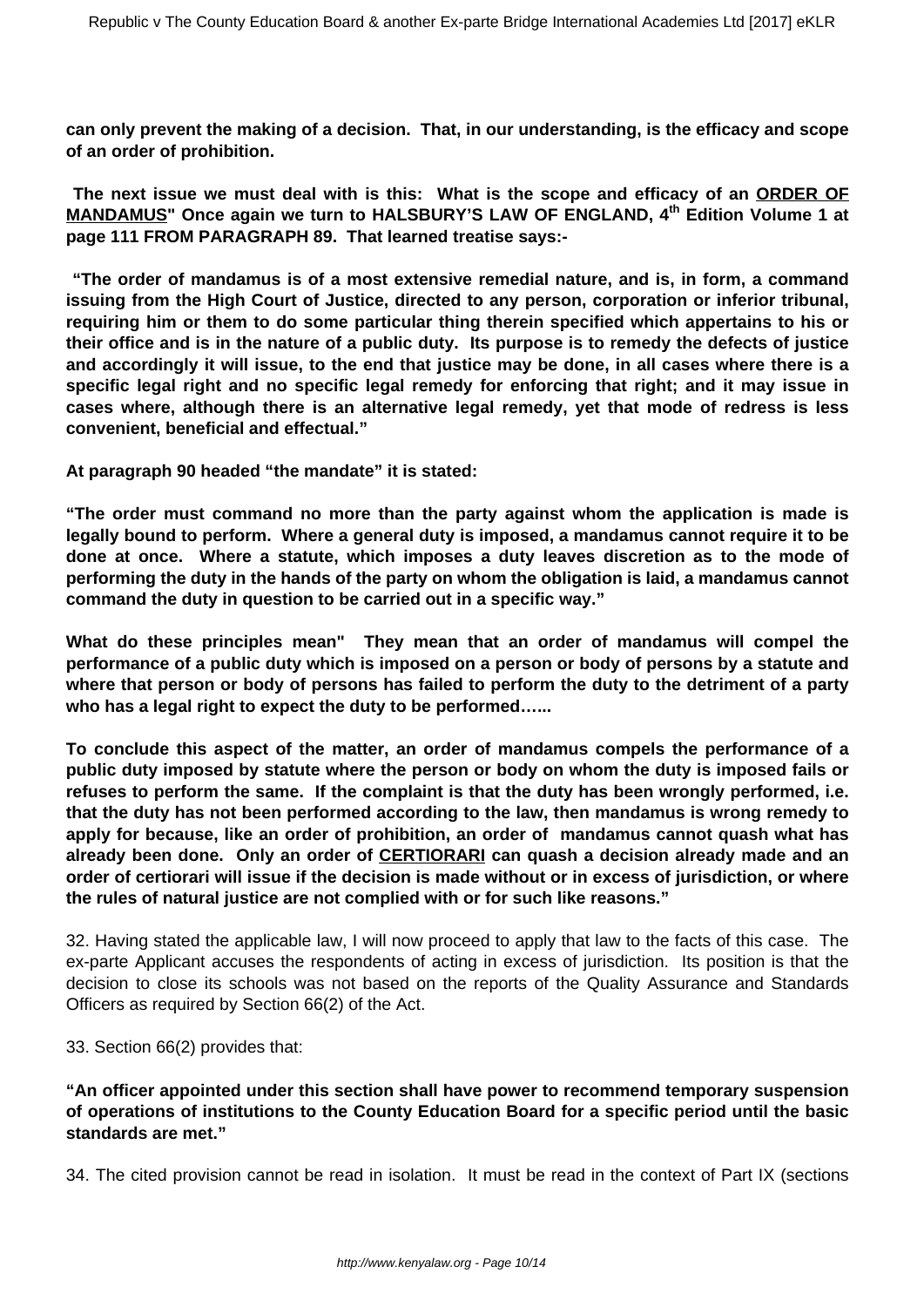64-75) of the Act which provides for Standards, Quality Assurance and Relevance. Section 66 specifically provides for the Powers of Quality Assurance and Standards Officers. A reading of Part IX clearly shows that those provisions are meant to monitor the quality and standards of the institutions that are already registered to provide basic education and training.

35. The provisions applicable to registration of schools are found in Part X (sections 76-85). Part X provides for licensing, registration and accreditation procedures in basic education. It is only after an application for registration is approved that the County Education Board informs the office representing the Education, Standards and Quality Assurance Council ("the Council") at the county in the case of a pre-primary, primary or secondary school – see Section 76(4). Other roles played by the Council are found in sections 81 and 82 of the Act. Under Section 81 the Cabinet Secretary is expected to, in consultation with the Council and the relevant stakeholders, establish guidelines and prescribe rules and regulations for the establishment, licensing, accreditation and registration of basic education and training institutions. As provided by Section 82, before a basic and training institution is registered by the County Education Board, it must be inspected by the Council to ensure due compliance with the standards formulated and developed under the Act.

36. In the case before me, the ex-parte Applicant's submission is aimed at conflating the roles of the Council in the processing of an application for the registration of a school and the inspection of an already registered school. This is not correct as these two roles are distinct. On one hand the Council's role is to establish whether a proposed school meets the standards for registration and on the other hand the Council's role is to ensure that a school which is already registered continues meeting the standards. It is only in the case of an already registered school that the Council can recommend temporary closure under Section 66(2). It cannot exercise such power in the case of a school whose registration is still being processed. It is not possible for the Council to recommend the temporary closure of a school which is not yet registered for it is only a registered school that is by law allowed to operate. The ex-parte Applicant's assertion that the respondents could not close its schools without the recommendation of the Council therefore lacks legal foundation.

37. The 1<sup>st</sup> Respondent is the body mandated to determine, based on the parameters set down in the Act and regulations, whether a school should be registered. Where an application for registration is rejected, the school if already established is shut down. That power belongs to the 1<sup>st</sup> Respondent and the argument that the 1<sup>st</sup> Respondent can only accept applications for registration but cannot close down schools operating without registration is not based on any identifiable law.

38. There was the ex-parte Applicant's assertion that the respondents ought not to have closed their schools as they were qualified for registration under the APBET Guidelines. This submission has no foundation as the APBET Guidelines were launched in 2016. All the ex-parte Applicant's applications for registration of its schools were made prior to the inauguration of these Guidelines. Indeed the exparte Applicant was told by the respondents through the letter dated 4<sup>th</sup> April, 2016 that its institutions could qualify for registration as APBET schools but it was to follow the registration guidelines provided by the Ministry. At the moment there is no evidence that the ex-parte Applicant has made any application for the registration of its schools under the APBET Guidelines. Whether or not the ex-parte Applicant's schools are qualified to be registered as APBET schools is a matter to be considered by the respondents when the applications are made. This is not an issue for consideration in these proceedings. The respondents cannot at this stage be compelled to consider applications that have not been made.

39. Looking at the papers filed in Court by the ex-parte Applicant, there is no basis upon which to reach the conclusion that the respondents acted illegally by ordering the closure of its schools. Indeed the exparte Applicant's applications to have its schools registered were rejected meaning that its schools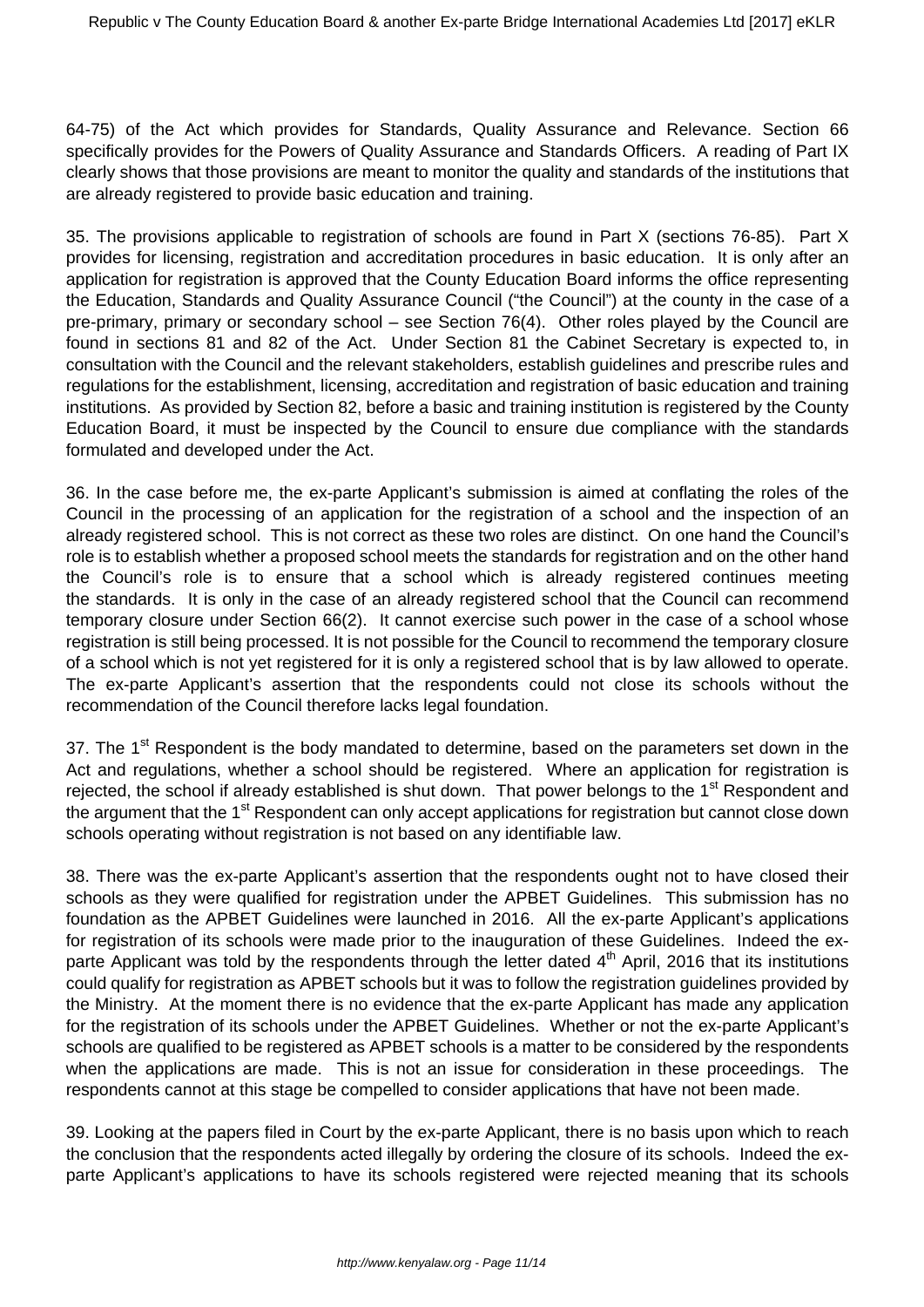could not operate.

40. The ex-parte Applicant claimed that it was not notified of the rejection of its applications for registration of its schools. It also submitted that since decision to reject the registration of its schools was made in 2014 it is unreasonable to implement the said decision in 2016. The ex-parte Applicant's arguments cannot be accepted. The evidence availed in this case shows that it was immediately informed about the rejection of the application for registration of its schools. The ex-parte Applicant was told what it was expected to do in order for its schools to qualify for registration. There is no evidence that it tried to meet the conditions or explain to the respondents why it could not meet the conditions.

41. Between 2014 and 2016 there has been exchanges of correspondences in an attempt to resolve the impasse. The ex-parte Applicant cannot therefore be allowed to claim that the respondents delayed in implementing the decision to close its schools.

42. The second issue is whether the respondents complied with the rules of natural justice in closing down the ex-parte Applicant's schools. The rules of natural justice require fairness in the decisionmaking process. The ex-parte Applicant contends that it ought to have been called to the meeting of 19<sup>th</sup> March, 2016 as that is the meeting that sealed the fate of its schools.

43. The documents exhibited by both sides show that the ex-parte Applicant was given the opportunity to present its side of the story before it was decided that its schools in Busia County be closed. There was no need for an oral hearing as the ex-parte Applicant had put across its case in writing. The rules of natural justice were therefore not breached in regard to the meeting of 19<sup>th</sup> March, 2016.

44. The third issue is whether the ex-parte Applicant is deserving of any orders. The respondents assert that the ex-parte Applicant is not deserving of any orders as it failed to exhaust the other mechanisms provided for resolving the dispute before commencing these proceedings. There are two legal principles applicable to this argument.

45. The first principle is that where the law has established the procedure for resolving a dispute that procedure should be followed. Judicial review is thus not available where the Constitution or statute has established the procedure for dealing with a given dispute – see **Kipkalya Kiprono Kones v Republic & 6 others [2006] eKLR** and **The Speaker of the National Assembly v James Njenga Karume, Civil Appeal No. 92 of 1992.**

46. The second principle is that judicial review is a remedy of last resort which can be denied where an applicant has failed to exhaust the other available remedies before invoking it. However, where judicial review is the most efficacious remedy, an applicant may move the Court for orders. This principle is explained by H.W.R Wade and C.F. Forsyth in **Administrative Law, 9th Edition, 2008** at Page 703 thus:

**"In principle there ought to be no categorical rule requiring the exhaustion of administrative remedies before judicial review can be granted. A vital aspect of the rule of law is that illegal administrative action can be challenged in the court as soon as it is taken or threatened. There should be no need first to pursue any administrative procedure or appeal to see whether the action will in the end be taken or not. An administrative appeal on merits of the case is something quite different from judicial determination of the legality of the whole matter. This is merely to restate the essential difference between review and appeal which has already been emphasized. The only qualification is that there may occasionally be special reasons which induce the court to withhold discretionary remedies where the more suitable procedure is appeal."**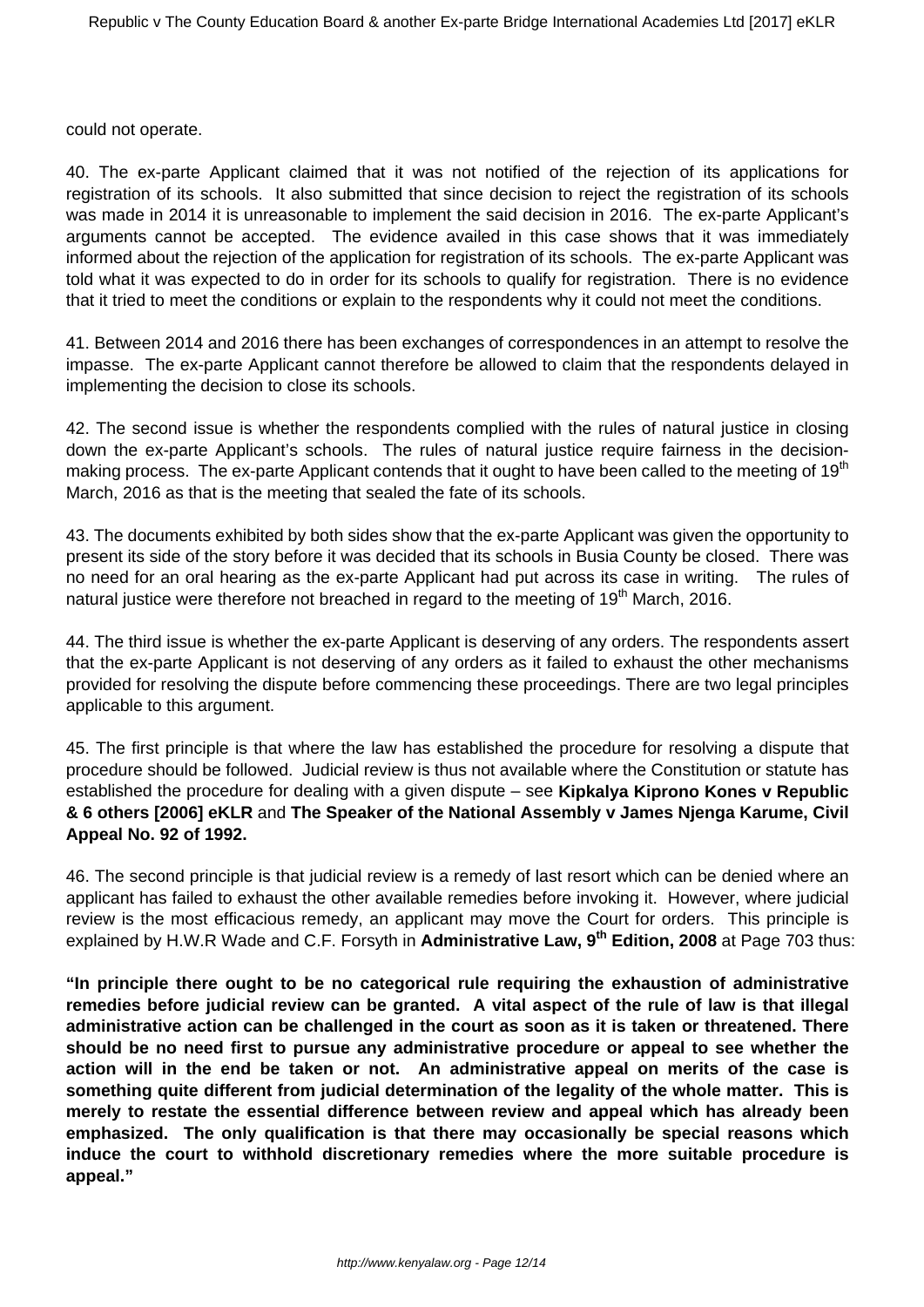47. The matter at hand is one to be guided by the second principle. Section 85 of the Act provides that:

# **"Any person aggrieved by the decision of County Education Board under this Part may, within thirty days of being notified of the decision, appeal against such a decision to the Education Appeals Tribunal established under section 93."**

As already stated in this judgement, Part X under which Section 85 falls provides for Licensing, Registration and Accreditation Procedures in Basic Education. A challenge to the rejection of the exparte Applicant's applications for the registration of its schools was therefore a matter within the jurisdiction of Education Appeals Tribunal. Even if the ex-parte Applicant for any reason believed that its case did not fall under Part X, it is still clear that Section 93 provides for appeals against the decisions of the County Education Board generally.

48. The ex-parte Applicant's act of failing to challenge the respondents' decision at the Education Appeals Tribunal before approaching this Court is contrary to Section 9(2) of the Fair Administrative Action Act, 2015 which requires any person aggrieved by an administrative action to first exhaust all the mechanisms, including internal mechanisms for appeal or review, and all remedies available under any other written law before resorting to the judicial review jurisdiction.

49. Be that as it may, I hold the view that the window for direct access to the courts for judicial review relief should not be completely shut. In certain instances the intervention of the Court may be urgent and imperative so that resort to statutory procedure may result in irreparable damage to an applicant. In such instances the Court will fall back on its constitutional supervisory mandate and do that which is just. I also think that where a Court has heard an applicant for orders of judicial review, it would be callous to dismiss a meritorious matter for the simple reason that the applicant did not resort to other remedies before seeking judicial review.

50. In view of what I have stated in this judgement it follows that the ex-parte Applicant's case substantially fails as the grounds for grant of judicial review orders have not been met. However, the exparte Applicant did adduce evidence that two of its schools may have been registered or recommended for registration. The application for registration of a school is made and considered in reference to the circumstances of the particular school. It is therefore not clear why Port Victoria and Malaba schools were closed. These two schools should continue their operations.

51. Consequently, an order of certiorari will issue calling into this Court the respondents' decision closing the ex-parte Applicant's schools at Port Victoria and Malaba and having the decision, in so far as it relates to the two schools, quashed. Having issued that order there is no need for issuing orders of mandamus or prohibition. Otherwise the ex-parte Applicant's application in respect of the other schools fails in its entirety and the same is dismissed.

52. In the interest of the affected children, the respondents' decision to close the ex-parte Applicant's schools needs post judgement management. As such the respondents' decision to close the schools shall be suspended so that the schools shall remain open until the end of the current school term. Meanwhile the respondents will secure placements in public schools for all the children in the schools to be closed. This will enable the children to start the coming term in their new schools. The respondents will file in Court the placement lists indicating the names of the pupils, their new schools and the evidence of acceptance by the new schools. This should be done within 45 days from the date of the delivery of this judgement. The parents of the affected children are at liberty to take their children to schools of their choice.